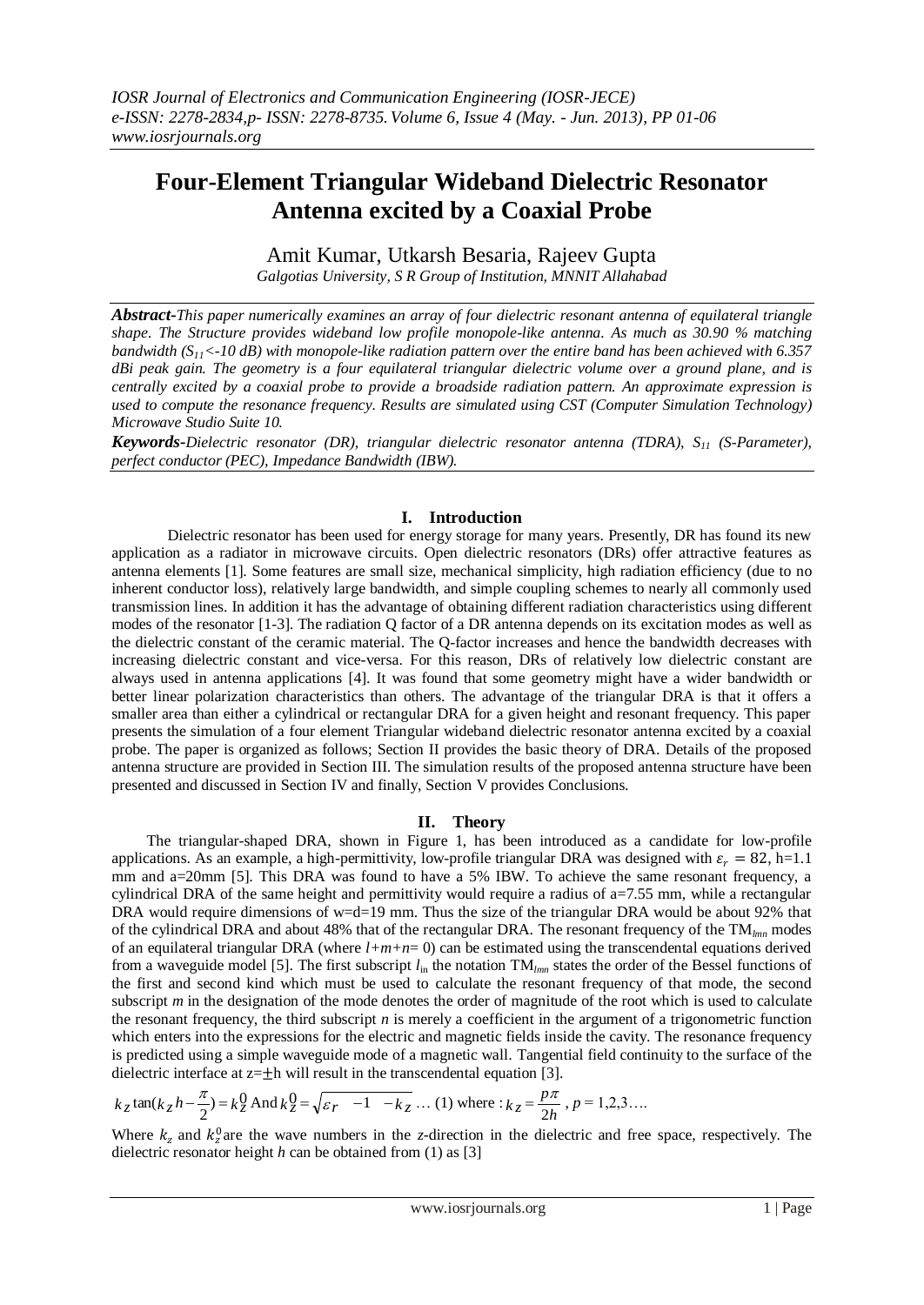$$
h = \frac{1}{k_z} (\tan^{-1}(\frac{k_z^0}{k_z}) + \frac{\pi}{2}) \dots (2)
$$

The resonance frequency can be obtained in terms of  $k_z$ , using the following expression:

$$
f_{mn} = \frac{c}{2\pi\sqrt{\varepsilon r}} \left[ \left( \frac{4\pi}{3L_d} \right)^2 (m^2 + mn + n^2) + k_z^2 \right]^{1/2} \dots (3)
$$

Where c is the speed of light,  $L_d$  is the length of the equal side of the equilateral triangular antenna and  $\varepsilon_r$  is the dielectric constant. Here, we used the resonance frequency index mn instead of mnl because the third index  $l=m+n$  is dependent on the values of m and n [3]. It has been found that if we vary these parameters say the height of the antenna (h), dielectric constant of the DRA  $(\varepsilon_r)$  and the side of the antenna ( $L_d$ ) as shown in equation (1-3) then we can find the combination of these parameters where we can have better radiation efficiency and bandwidth. Then we can calculate the resonant frequency at these specified values.

# **III. Antenna Structure**

The geometry of the triangular dielectric resonator is shown in Fig. 1. A dielectric resonator with height hand an equitriangular uniform cross section with a side length  $L<sub>d</sub>$  is considered. The material used is Epoxy resin with dielectric constant  $\varepsilon_r = 4$ , material density is 1500 kg/m<sup>3</sup>,  $\mu_r = 1$ , thermal conductivity is 0.2 W/k/m, Young's modulus =13 Gpa and Poisson's ratio=0.45. The excitation is a z-directed coaxial probe of length  $h_P$ and located at the center. The probe is connected to an SMA connector. The ground plane is a square plane of a perfect conductor of side S and thickness t=3 mm. Center probe feeding is done in this model.



(c)

Figure 1. Geometry of the Four Triangular DRA with Ground Plane (a) Top View (b) Bottom view (c) Side View [h=18, hp=10, S=50, L<sub>d</sub>=11, $\varepsilon$ <sub>r</sub>=4, r=0. 635, R=2. 124] All dimensions are in mm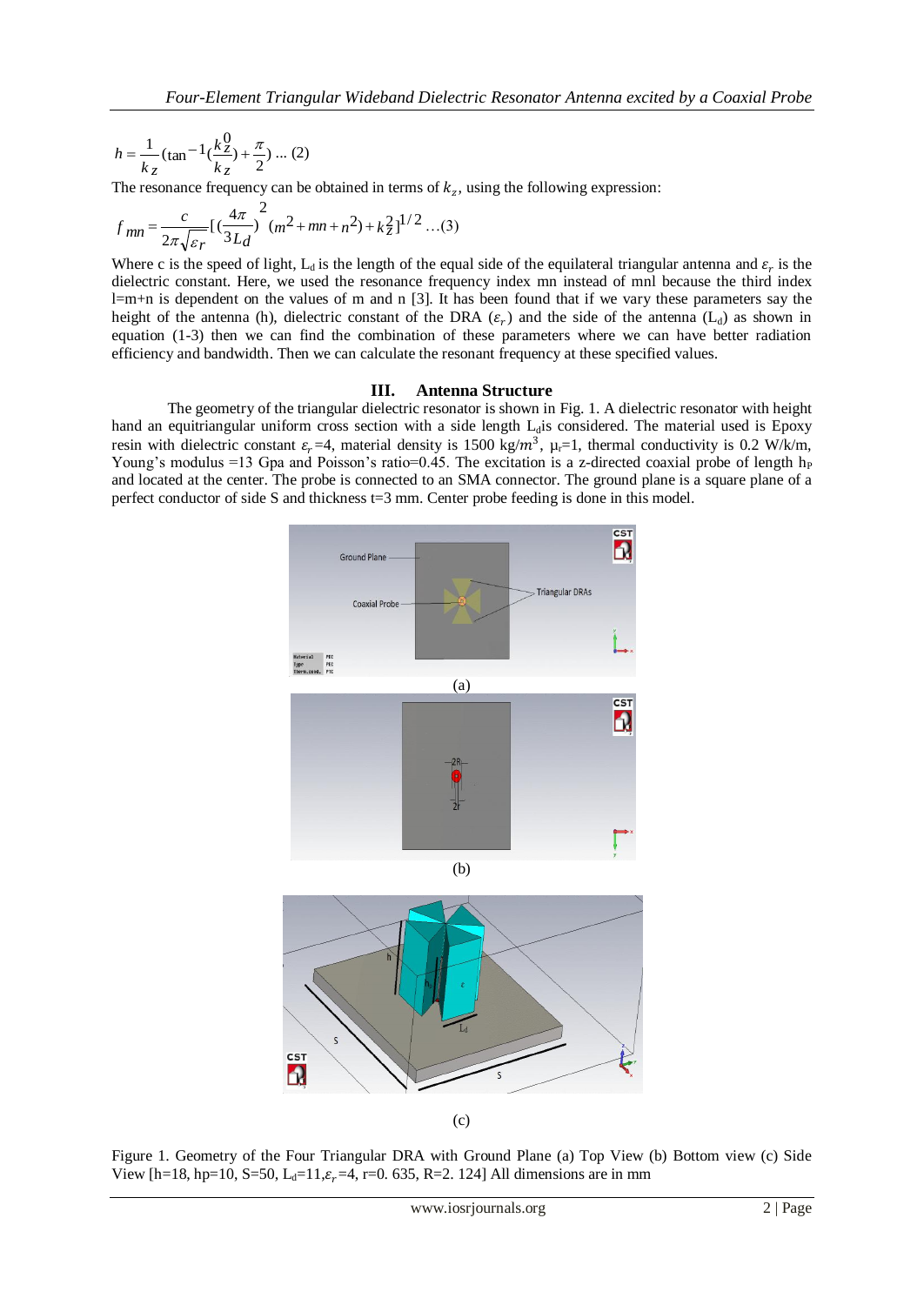There is a ground plane as shown in Fig. 1(a) which is perfectly conductor. Then four equilateral triangular DRA are placed such that its one edge is touching in the center. Now center coaxial probe feeding is done whose radius is r=0.635 mm and is insulated by Teflon (material density is 2200 kg/ $m^3$ ,  $\mu_r=1$ ,  $\varepsilon_r=2.1$ , thermal conductivity is 0.2 W/k/m, Young's modulus=0.5 GPA, Thermal expansion coefficient=1401e-6/K and Poisson's ratio=0.4) up to the ground plane whose outer radius is  $R=2.124$ mm as shown in Fig. 1 (b). Fig. 1 (b) shows the bottom view of the antenna where we can see the coaxial probe insulated with Teflon at the center. And the Fig.1 (c) shows the side view of antenna to have a 3-d Visualization of the antenna that helps in understanding the antenna structure. The indicated ring in the Fig. 1 (b) is Teflon which is below the triangular DRA and around the probe to insulate it from the ground plane, so feeding can be done to triangular DRA not to the ground plane.

## **IV. Results**

The structure has been simulated and S-Parameter is shown in Fig. 2, we have a resonant frequency at f=5.21GHz with a bandwidth of 1.61 GHz ranging from 4.47 to 6.08 GHz (where  $S_{11}$  < -10 dB). The return loss is maximum up to-12.89 dB at the resonant frequency. The radiation-factor can be used to estimate the impedance bandwidth of a DRA [4]

 $(BW) = \frac{VSWR - 1}{\sqrt{1 - FL}} = \left(\frac{FH - FL}{\sqrt{1 - FL}}\right)$ *FC F H F L Q VSWR rad Bandwidth*(*BW*) =  $\frac{VSWR-1}{\sqrt{V}}$  =  $\frac{(FH-FL)}{(H+FL)}$ ... (4) Where f<sub>H</sub> is the higher cut-off frequency and f<sub>L</sub> is lower

cut-off frequency. The return loss,  $S_{11}$ dB is shown in Fig. 2 where we can clearly see the maximum dip at 5.21GHz.



Figure 2. S-parameter representation [h=18, hp=10,  $S=50$ , L<sub>d</sub>=11,  $\varepsilon_r$ =4, r=0.635, R=2.124] All dimensions are in mm

The Farfield radiation pattern at  $f = 5.4$  GHz can be shown in Fig. 3 which shows a maximum gain of 6.357 dBi. We can have a polar plot of E-plane and H-plane in Fig. 4(a), (b) respectively to understand the variation with change in Theta and Phi. E-Plane is representing Electric Monopole structure created as it is centrally excited and only one mode is excited. Its main lobe direction is 90.0 deg. and its magnitude is 6.4 dB. H-Plane is representing Horizontal Magnetic Dipole whose main lobe direction is 0.0 deg. and its magnitude is - 82.8 dB. In Fig. 5 we can see the E - field distribution which is converging at the center. Fig. 6 shows the circularly revolving H- field.



Figure 3.3-D view simulated gain of the triangular dielectric resonator [h=18, hp=10, S=50, L<sub>d</sub>=11,  $\varepsilon_r$ =4,  $r=0.635$ , R=2.124] All dimensions are in mm



www.iosrjournals.org 3 | Page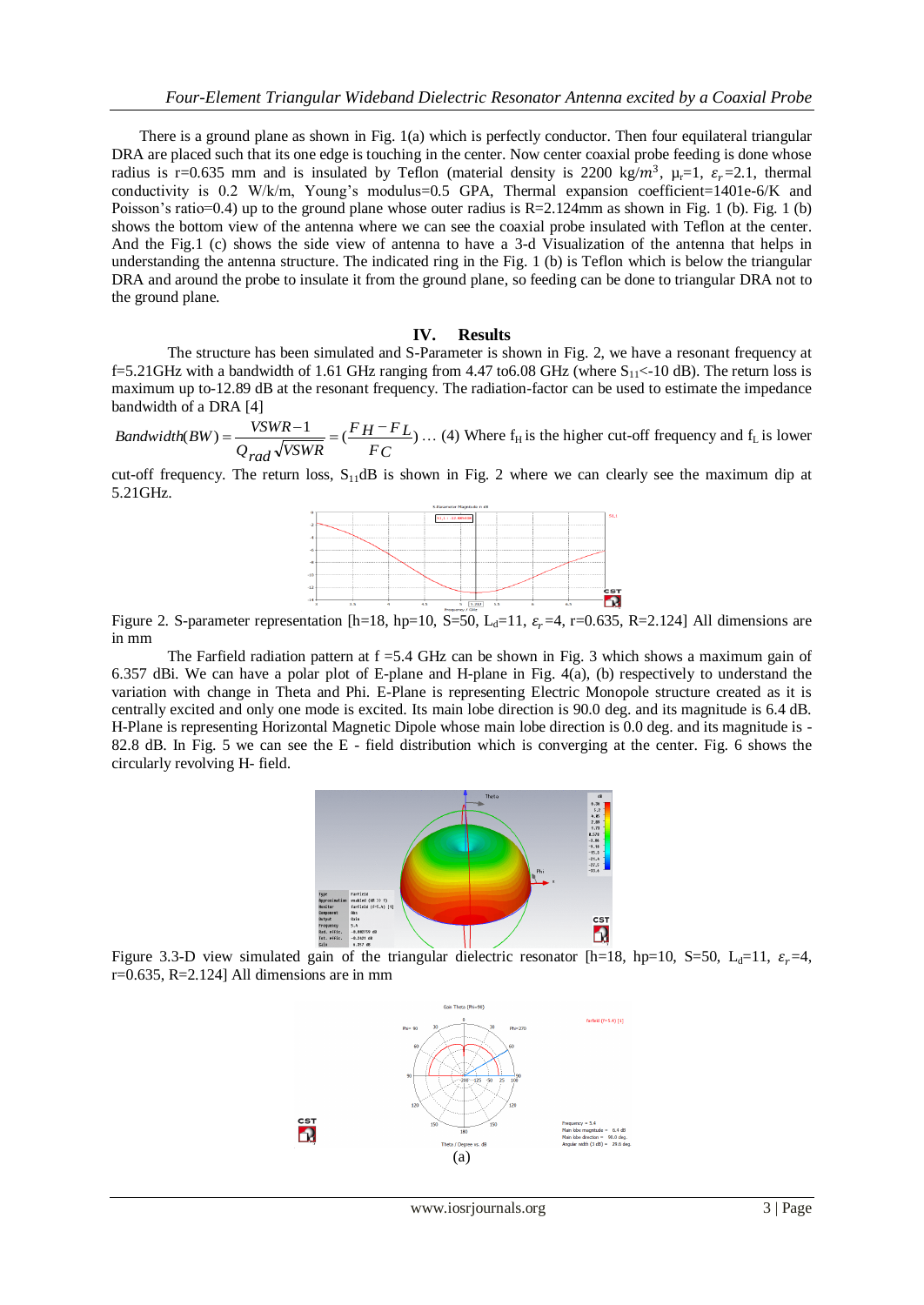

Figure 4. (a)E-Plane (Electric Monopole), (b) H-Plane (Horizontal Magnetic Dipole) [h=18, hp=10, S=50, L<sub>d</sub>=11,  $\varepsilon_r$ =4, r=0.635, R=2.124] All dimensions are in mm



Figure 5.E-Fielddistribution at 5.4 GHz [h=18, hp=10, S=50, L<sub>d</sub>=11,  $\varepsilon$ <sub>r</sub>=4, r=0.635, R=2.124] All dimensions are in mm



Figure 6. H-Field distribution at 5.4 GHz [h=18, hp=10, S=50, L<sub>d</sub>=11,  $\varepsilon$ <sub>r</sub>=4, r=0.635, R=2.124] All dimensions are in mm

Fig. 7 shows the variation in the real  $(R_{in})$  and imaginary part  $(X_{in})$  of simulated input impedance. When there is a proper impedance matching then we get the resonant frequency where the gain is maximized.



Figure 7. Simulated input impedance [h=18, hp=10, S=50, L<sub>d</sub>=11,  $\varepsilon_r$ =4, r=0.635, R=2.124] All dimensions are in mm

Fig. 8 and Table I shows IBW is maximized (30.90%) for  $\varepsilon_r = 4$  keeping other parameters constant. As we increase  $\varepsilon_r$ , IBW will go on decreasing as the Q-factor is directly proportional  $\varepsilon_r$  and hence inversely proportional to IBW as shown in equation (4). Similarly, in Fig. 9 and Table II represents IBW is maximum for height of antenna h=18 mm by keeping other parameters constant.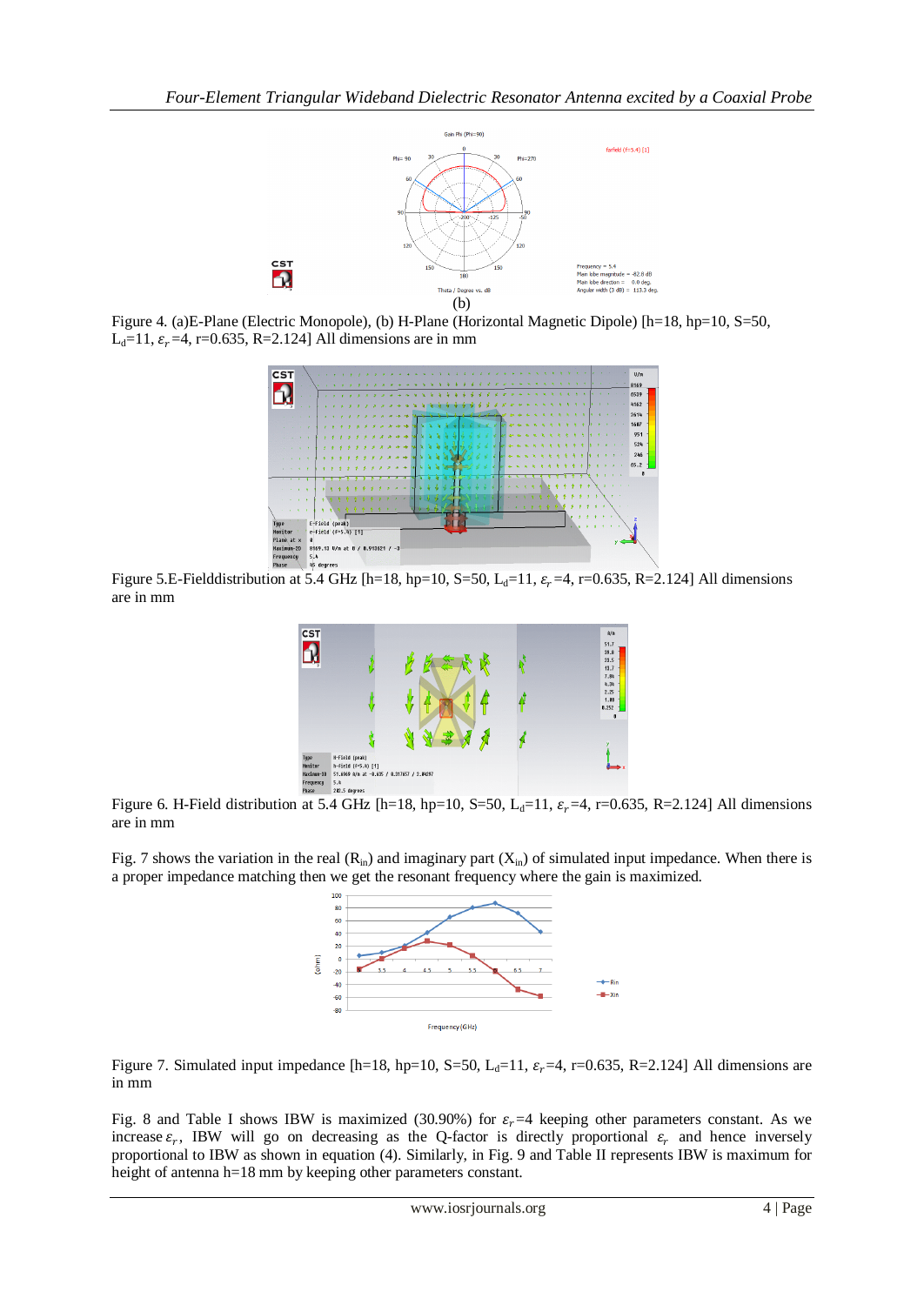

Figure 8. Variation of S-Parameter with variation in  $\varepsilon_r$  [h=18, hp=10, S=50, L<sub>d</sub>=11, r=0.635, R=2.124] All dimensions are in mm

Table I. IMPEDANCE BANDWIDTH FOR DIFFERENT DIELECTRIC CONSTANT [h=18, hp=10, S=50, L<sub>d</sub>=11, r=0.635, R=2.124] All Frequency are in GHz

| Epsilon $(\varepsilon_{r})$ | Range $(f_H - f_L)$ | <b>Resonant Frequency</b><br>$(f_C)$ | <b>BW</b> | Impedance BW $(\frac{fH - fL}{fC})$ % |
|-----------------------------|---------------------|--------------------------------------|-----------|---------------------------------------|
|                             | $6.08 - 4.47$       | 5.21                                 | 1.61      | 30.90                                 |
|                             | $5.65 - 4.37$       | 4.98                                 | 1.28      | 25.70                                 |
|                             | $5.29 - 4.31$       | 4.78                                 | 0.98      | 20.50                                 |
|                             | $4.94 - 4.29$       | 4.61                                 | 0.65      | 14.10                                 |
|                             | $4.64 - 4.28$       | 4.46                                 | 0.36      | 08.07                                 |



Figure 9. Variation of S-Parameter with variation in h with [hp=10, S=50, L<sub>d</sub>=11,  $\varepsilon_r$ =4, r=0.635, R=2.124] All dimensions are in mm

| Table II. IMPEDANCE BANDWIDTHFOR DIFFERENT HEIGHT OF ANTENNA [hp=10, S=50, $L_d$ =11, |  |  |  |  |
|---------------------------------------------------------------------------------------|--|--|--|--|
| $\varepsilon_r$ =4, r=0.635, R=2.124] All Frequency are in GHz                        |  |  |  |  |

| Height<br>οf<br>antenna (h) | Range $(f_H - f_L)$ | Resonant<br>Frequency<br>$(f_C)$ | <b>BW</b> | Impedance<br><b>BW</b><br>$\left(\frac{fH - fL}{fC}\right)\%$ |
|-----------------------------|---------------------|----------------------------------|-----------|---------------------------------------------------------------|
| 14                          | $6.01 - 4.84$       | 5.42                             | 1.17      | 21.57                                                         |
| 16                          | $6.11 - 4.59$       | 5.30                             | 1.52      | 28.68                                                         |
| 18                          | $6.08 - 4.47$       | 5.21                             | 1.61      | 30.90                                                         |
| 20                          | $6.00 - 4.42$       | 5.15                             | 1.58      | 30.67                                                         |
| 22                          | $5.90 - 4.41$       | 5.10                             | 1.49      | 29.21                                                         |
| 24                          | $5.79 - 4.42$       | 5.07                             | 1.37      | 27.02                                                         |
| 26                          | $5.69 - 4.47$       | 5.04                             | 1.22      | 24.21                                                         |

Here, the diameter of the probe is  $2r=1.27$  mm and its height (h<sub>P</sub>) is varied accordingly for proper matching. Fig. 10 and Table III shows IBW is maximum for  $h_P = 10$  mm.



Figure 10. Variation of S-Parameter with variation in hip [h=18, S=50, L<sub>d</sub>=11,  $\varepsilon$ <sub>r</sub>=4, r=0.635, R=2.124] All dimensions are in mm.